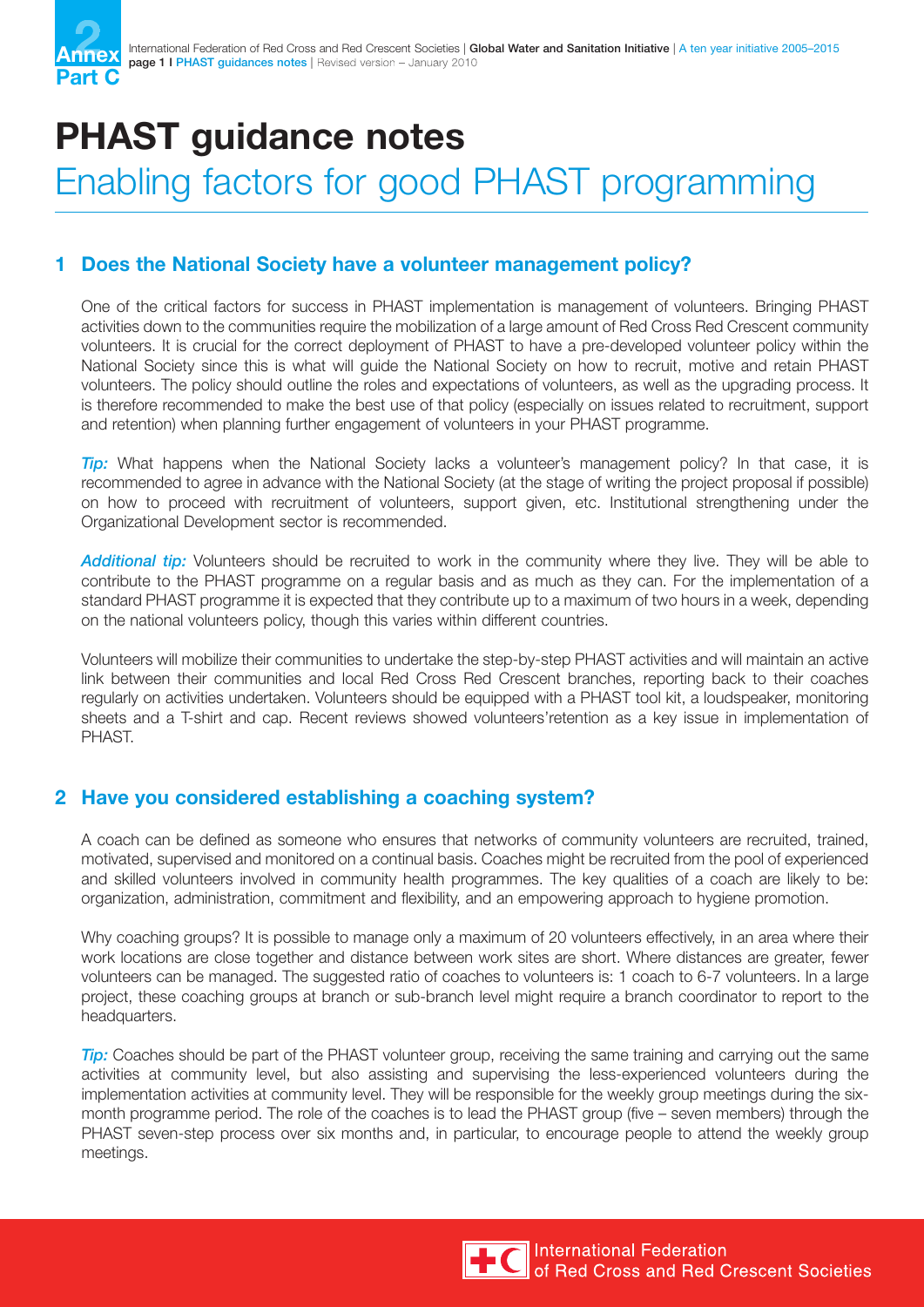

#### **3 Does the National Society a well functioning and effective branch in the project area?**

It is critical to sustain PHAST Red Cross Red Crescent volunteers in the communities with well functioning Red Cross Red Crescent structures so proper follow up of their activities and effective support is provided. It is important as well to forge strong links between PHAST programmes being undertaken by the branches and National Society headquarters staff, especially where National Societies are running large programmes. Projects which are in remote regions require structured visits as part of the process of monitoring and evaluation.

*Tip:* What if the Red Cross Red Crescent branch located in the project area is not very strong? It is recommended that this factor is strongly considered at the stage of planning, so any additional funding or external support for branch capacity development is adjoined to the project proposal.

#### **4 Has the Red Cross Red Crescent branch been operating in that area before?**

The element of 'trust'has been often reported as the main factor for getting the community involved in PHAST activities. In those areas where the Red Cross Red Crescent branch has been involved in community activities prior to the PHAST programme, the foundation for a future close relation between Red Cross Red Crescent community volunteers and community villagers would be reasonably established.

*Tip:* What happens if this area is new to the Red Cross Red Crescent branch? PHAST Red Cross Red Crescent community volunteers would need to spend time describing the details of the PHAST process in a transparent way, clarifying doubts and concerns from the community members. Planning for some introductory visits before the PHAST programme gets into action is a key asset.

#### **5 Is the National Society and target community familiar with participatory methodologies?**

Some communities are not familiar with the participatory approach and expect to have lectures or teacher-centred sessions, so the involvement of the community members is minimal at the beginning.

*Tip:* In that situation, continue to use PHAST. As the PHAST programme goes along, the engagement often improves when, through the PHAST cycle, the community members realizes they are not 'empty heads'and all participants can contribute with traditional knowledge and life experience. See also next question.

#### **6 What is the community seasonal calendar?**

A key element on participation, reported commonly from all countries, is the need to adapt the PHAST activities to the community seasonal calendar, so activities are not incompatible with farming or day market, or set up in rainy season. This can best be done when the grass root activities are planned, not only with the local leaders, but also with selected PHAST group members who then guide the planning process including scheduling training activities.

*Tip:* If the community calendar is highly incompatible with weekly PHAST sessions, consider shortening PHAST so the process does not become overwhelming for the community. For example, discuss the possibility to shorten the process from 14 activities to 10, by merging some activities into one, or eliminating some of them.

*Additional tip:* In addition to seasonal duties, lifestyle has been seen as a key factor in regards to community participation. For example, communities with nomadic lifestyle have shown modest interest in attending regular scheduled meetings. In those contexts, 'flexibility'becomes as a vital aspect for the implementation of PHAST cycle.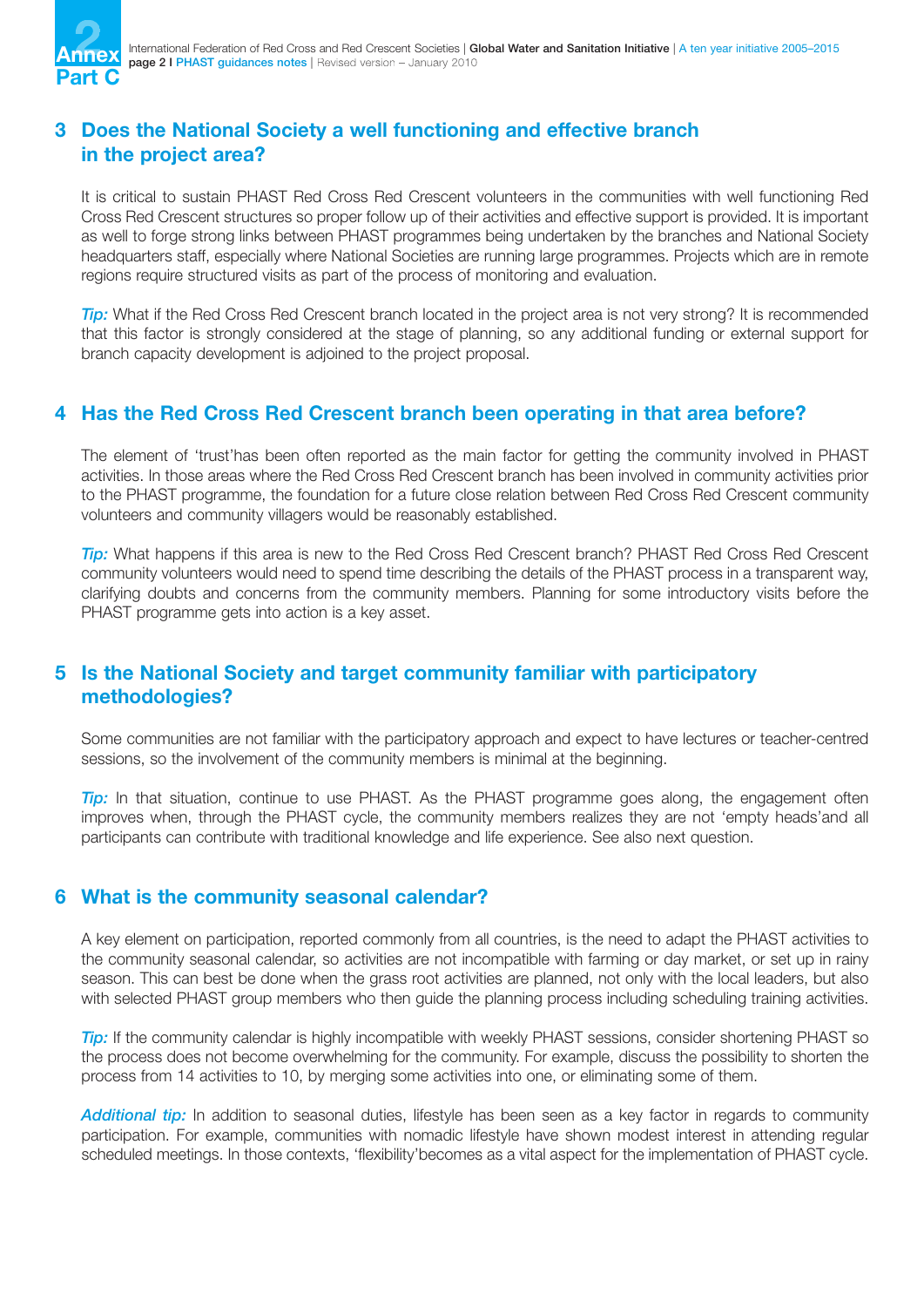

#### **7 What is the level of education (percentage of illiteracy) in your target communities?**

In some communities, where the villagers had higher education level, the visual aids developed for PHAST were considered too simple, basic and even infantile, more appropriate for children than for adults. However, the general principle is that PHAST implementation does not discriminate between literacy and educational levels of the PHAST participants. A well-seasoned PHAST facilitator should be able to move at the pace of the PHAST group being handled at that time.

*Tip:* Consider introducing some 'formal'elements in the facilitation, like combining theoretical presentations with 'role play'activities, replacing some of the most basic sessions with focus group discussion, etc.

## PHAST in action

## PHAST training:

#### **8 Have you got a clear map of your PHAST training cascade system? Have you clearly identified the different training workshops you need to plan for?**

PHAST training follows a cascade system with at least two levels that may vary according National Society structure: 1) Training of trainers (ToT) at headquarters/province level; and 2) PHAST training for Red Cross Red Crescent volunteers at province/district level.

PHAST Training of trainers (ToT) is considered the first level of PHAST training so building up a professional pool of PHAST master trainers reinforces the capacity of the National Society. The trainers will train future PHAST volunteers and may act as a point of contact for PHAST at branch level (in that case it would be applicable to introduce some topic related to project management).

PHAST Training, at province level, for community volunteers (conducted by PHAST trainers) would be the natural second step in PHAST training. This pool of volunteers will facilitate PHAST sessions at community level.

#### **9 Have you identified the different audiences and their training needs?**

For PHAST ToT training the audience is composed of future trainers, often with experience in training/mentoring activities and implementation of health and/or Water and Sanitation activities at community level. They may have good Water and Sanitation technical skills and may be eager to learn about PHAST, but certainly they will need to obtain training skills as well. Therefore, it is often relevant to introduce as well ToT topics in the training agenda and not focus exclusively on PHAST methodology.

When delivering PHAST training for Red Cross Red Crescent volunteers, it is crucial to follow the adult learning principles of participation and experience sharing, promoting the use of practical exercises like role play or simulation exercises. It is necessary to identify training needs related to the implementation of PHAST methodology but also, as above, other areas such communication skills, facilitation techniques, coordination, reporting, coaching, etc.

#### **10 Have you identified the minimum requirements for selecting the participants?**

PHAST trainers may be recruited from the different provinces targeted by the project, based on specific requirements, such as strong communication skills, ability to facilitate in a participatory manner, experience in training/mentoring activities and implementation of health or/and Water and Sanitation activities at community level.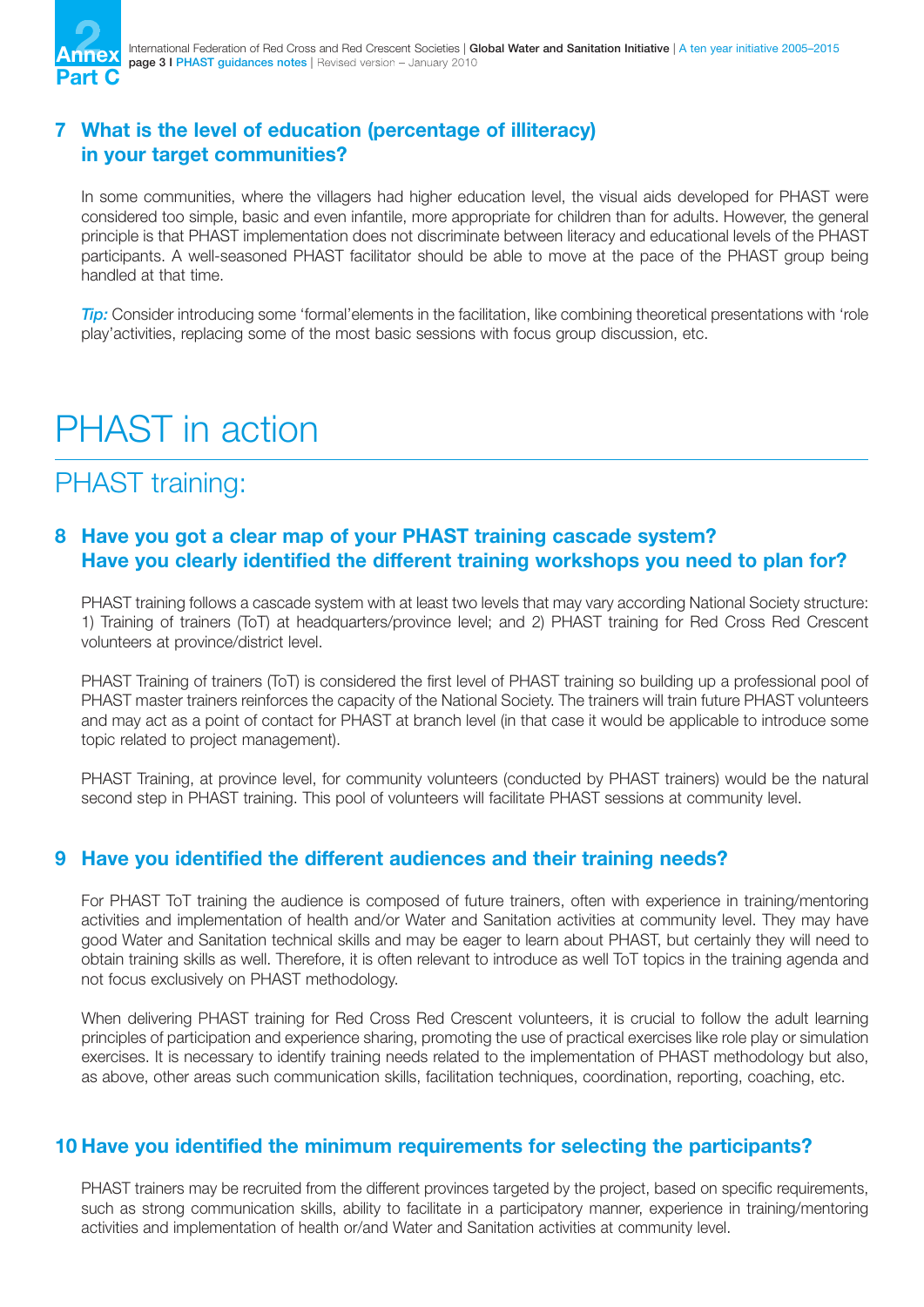

PHAST volunteers should be recruited to work in the community where they live. They should be willing to volunteer, able to read and write in the local language, and have the ability to train others. It is important to get a good gender and age balance.

#### **11 Have you placed enough resources (venue, transport, facilitators, tool kits, field visits, etc) for conducting those trainings?**

A PHAST ToT training should be held for a maximum of 25 – 30 people. A master trainer needs to be identified for the facilitation of PHAST ToT and consequently trainers for the PHAST training for volunteers. The suggested ratio of facilitators to participants is  $2 - 3$  facilitators to  $25 - 30$  participants. The duration of the training may vary according to the additional topics selected but it should not be less than 10 days and it should include in all cases a one day field trip to practice PHAST activities and performance training skills in real time.

#### **12 Have you considered the need for refresher trainings?**

To exchange experiences, review PHAST progress and strengthen the skills and knowledge of the volunteers, a refresher course should be factored in every two years when designing a PHAST programme.

## PHAST deployment

#### **13 Have you developed a Plan of Action for PHAST deployment in the communities? Have you identified an exit strategy?**

Further to PHAST training, a Plan of Action and Exit Strategy should be developed by the participants for their respective branches. This should include a definition of the roles of those involved, including volunteers, coaches and branches. It should also define how the programme will be implemented, by whom, in which areas, who and what are the links with the community, and ways to mobilize them. An exit strategy and monitoring indicators should be developed from the outset.

*Tip:* Book one day of your training agenda to plan, in conjunction with project staff and volunteers involved in PHAST training, a Plan of Action for deploying PHAST activities in the community and Exit strategy for the programme.

#### **14 Based on the context/reality of your project target area, will you be able to implement the traditional seven steps PHAST programme (as set out in the original standard guidelines for PHAST, produced by the World Bank/UNDP)?**

PHAST consists of 17 activities organized in seven main steps. One activity is usually carried out each week and the whole programme, typically, lasts from four months to six months. The 17 activities are sample activities, but the actual number of activities to be implemented should depend on the problem scope in the community. There could be cross-cutting issues but implementation of other activities should be needs based.

**Tip:** If you think that the traditional PHAST programme is not applicable to your context, consider shortening PHAST. There does not appear to be a clear way of shortening the PHAST process in a development context without interfering with the natural progression of activities and, thereby losing its impact. Where PHAST is a burden on the community, it may be necessary to change the programming of PHAST, in which case, the following issues should be taken into consideration:

- *1.* Facilitating more sessions per week at community level. This presents several dilemmas:
	- Overwhelming communities with PHAST activities in the face of competing community needs in terms of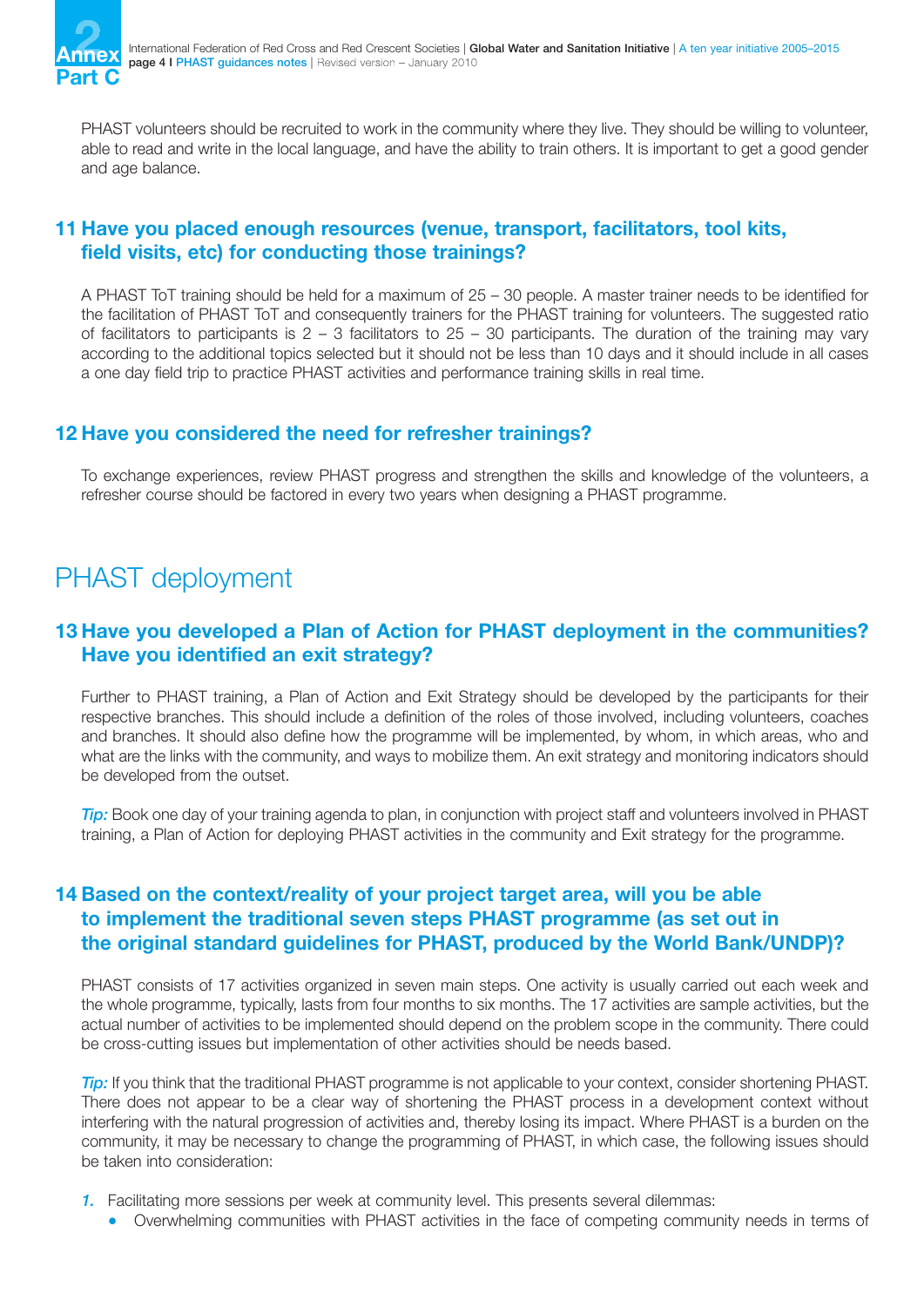

time. The involvement of urban populations/nomadic communities may be very difficult to sustain.

- Going through the PHAST process too quickly and not having real impact or community buy-in.
- Volunteer fatigue. A programme would require more volunteers so that volunteers are not required to work more than four hours a week. The alternative is to remunerate the volunteers and risk losing the spirit of volunteerism and its sustainability. In some cases, large numbers of volunteers are required to facilitate the PHAST groups (as the PHAST process aims to include five per cent of the target population as members of PHAST groups).
- *2.* Leave the shortening of the PHAST process to the discretion of the programme manager based on the baseline survey findings, particularly where hardware already exists and there is no need for technology choice. During the developmental phase, where water and sanitation hardware facilities are necessary, the PHAST process should be undertaken in a traditional manner, as set out in the original standard guidelines for PHAST, produced by the World Bank/UNDP. There might be a need, however, to change the programming and facilitation of the PHAST process, rather than the content, as it is important to keep the tools themselves intact, and the order in which they are implemented.

#### **15 Have you placed enough resources (PHAST tool kits, transport, incentives, volunteer's equipment, etc.) for conducting PHAST activities in the community?**

There is often the belief that community-based activities are cheap since, in many places; the concept of 'participation'is widely taken to mean "cheap village labour". The volunteer management policy will be an effective guide at the early state of the programme on what kind of incentives should be given out to the volunteers.

*Tip:* Special attention should be paid to how volunteers can be better supported and motivated, and placing enough resources in the budget.

#### **16 Have you developed a pre-tested, context-related PHAST tool kit? Have you planned for enough samples?**

The PHAST tool kit consists of drawings made by a local artist reflecting the local culture and conditions. A set of drawings should be developed specifically for every activity in each step. A critical issue at this stage is availability of sufficient PHAST tool kits for the volunteers.

*Tip:* It is recommended to develop one tool kit containing all the required materials for a group or community of 20 – 25 households, as follows:

- Box or bag for the whole tool kit.
- One folder for each step, complete with brief instructions in local language.
- One folder for each activity, (each packaged separately within the steps'folders), the associated tool and any other required materials for the activity, complete with brief instructions in the local language.

Laminating the game cards for each activity in a different colour, is recommended.

- The "Seven steps of PHAST" outline and chart in the local language.
- Extra materials such as paper, markers, tokens, sticky tape. The monitoring tools, (templates, sheets, checklists, etc.), should be printed and bound and included in the toolbox or bag.

All game cards and instructions should be laminated on both sides to protect them against weather, dirt and frequent handling. Game cards will also have serial numbers printed on the reverse side, to make them easily identifiable.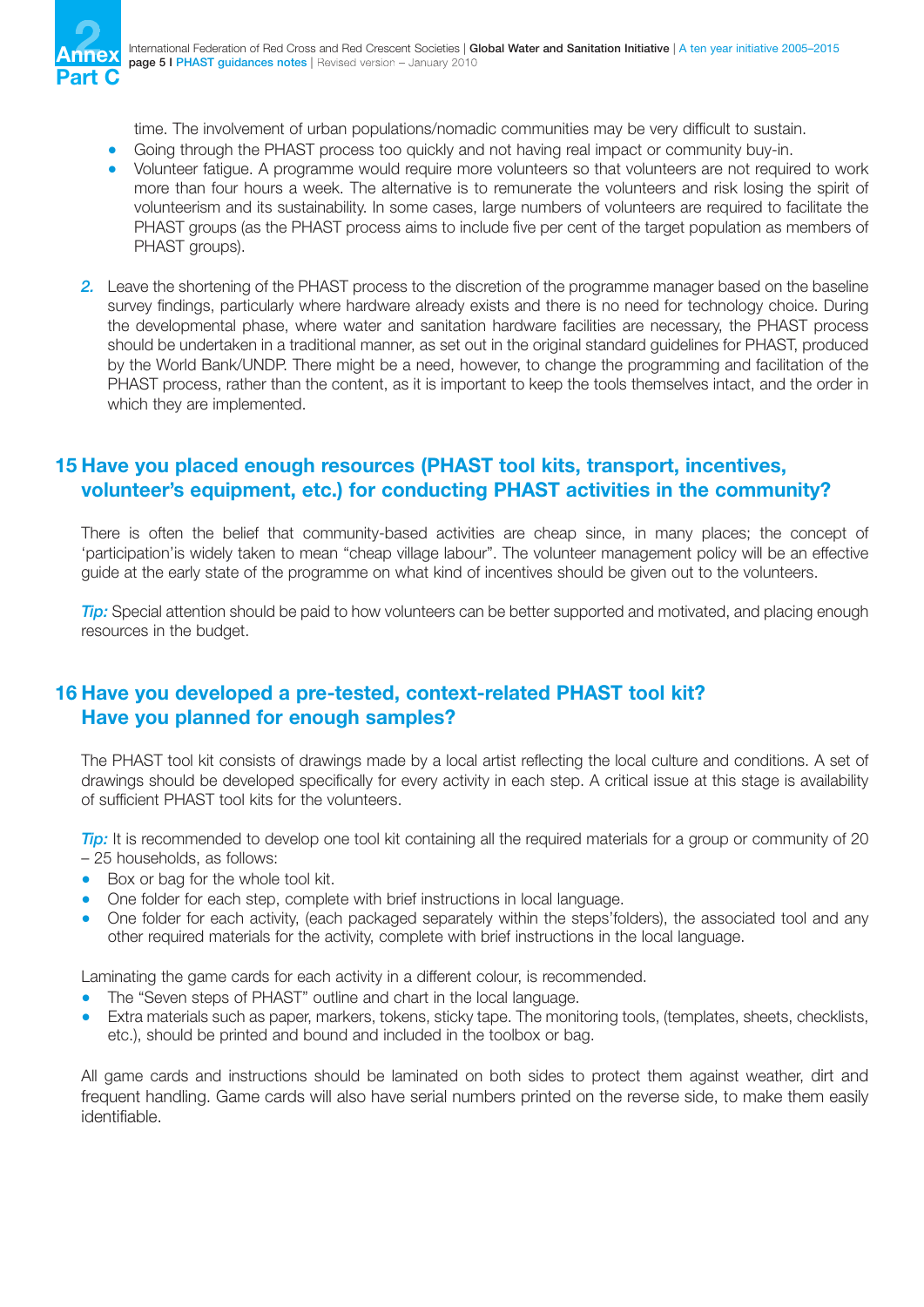

#### **17 Have you agreed on the desired coverage for a PHAST programme in the communities?**

It is common that one PHAST volunteer meets the same group of community members (counted as number of households; HH) throughout the seven steps. The number of community members in that group varies from one project to another, having low ratios (1 volunteer/10 – 15 HH) to high ratios (1 volunteer/30 HH). This group is your direct target group, but the final goal of the PHAST process is transforming risky hygiene practices into positive behaviours at community and household level.

The PHAST volunteers follow up and support PHAST community group members who are actually working on their homes to turn them into 'model homes'. A model home is a home with all the basic sanitary facilities and practising at least basic hygienic behaviours (Washing hands at critical times, boiling water for drinking and consistent use of toilet). The PHAST community group members should be heads of households or at least influence decision making at household level. PHAST community group members should be evenly distributed throughout the entire village so that their actions and behaviours are felt and emulated in all sections of the village.

*Tip:* How do we achieve community behaviour change by just involving a sample of the community in PHAST activities? One may presume that once the group of community members complete the entire PHAST seven steps, they will be empowered to take action in different forms, turn their households into 'model homes'and eliminate diarrhoea in their families. This group will monitor the situation of relatives, friends and neighbours serving as vehicles for dissemination of key hygiene practices and influencing their behaviours. See next question.

*Additional tip:* PHAST sessions can be run targeting special vulnerable groups i.e., mothers with children under five that subsequently might form a group responsible for passing on information to other mothers at household level.

#### **18 Have you planned for additional/complementary hygiene education programmes in the community?**

It is recognized that in many situations, the driving force for behaviour change is not only the perception of health improvement but the influence that others have on our beneficiaries'attitudes (my neighbour has recommended) and the perceived norms (all my friends or neighbours do).

**Tip:** It is recommended that the PHAST community members identify a strategy to target their peers in the community after the completion of seven PHAST steps. A plan of activities might be developed including community meetings, religious gatherings, door-to-door hygiene campaigns and forming drama groups among themselves and sometimes inviting professional drama groups.

*Additional tip:* It is useful to involve children in PHAST activities especially in schools. In Somalia a project called 'CHAST'has been developed which is an adaptation of both PHAST and child-to-child methodologies.

### Link between PHAST and hardware component

Traditionally Water and Sanitation software activities have been implemented focusing on the health aspects of the community but lacking the link between these activities and the hardware planning process. The selection of appropriate technical options and management system needs to involve the community through a participatory process in which the community is an active partner and not simply a passive recipient. PHAST has been seen as a notable tool for bringing together the community and engineering aspects of the project. At the end of the seven steps cycle, specific outcomes need to be identified and properly documented: 1) Community plan for environmental improvements and 2) Community plan for O&M of water and sanitation facilities.

Critical steps for the elaboration of these plans are step four (selecting options) and step five (planning for new facilities and behaviour change). Activities in step four help the community to assess the community situation and decide on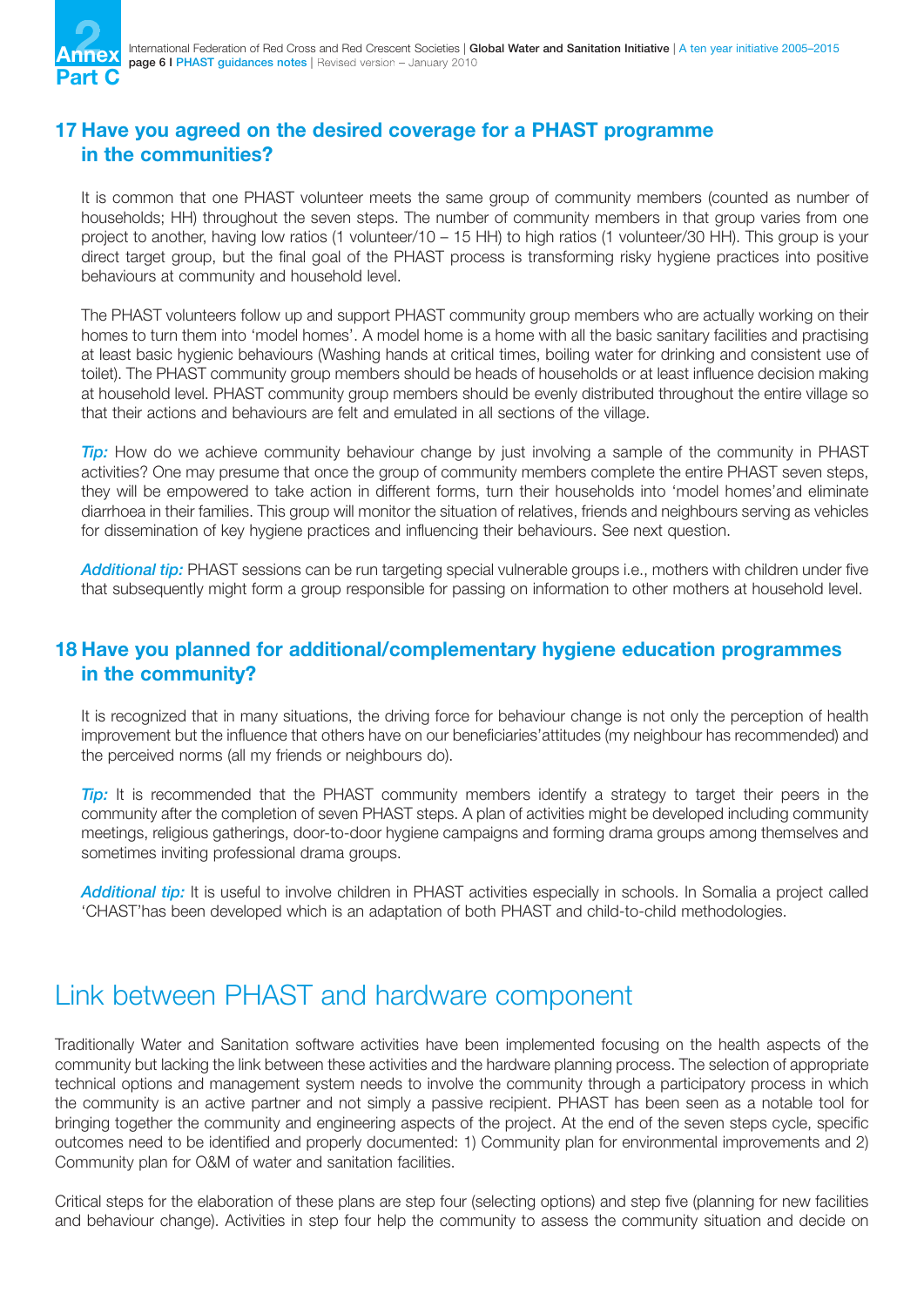

which changes they are willing to take on board (in all aspects, hygiene practices, construction works and O&M issues). After the completion of step five, the group decides which implementation steps need to be taken to put in practice those changes they have agreed on. This step is clearly linked to O&M since it helps the group to assign responsibilities for each implementation step.

#### **19 When have you planned to initiate your hardware construction?**

Hardware activities should begin once step five is complete and especially after the community have agreed to their and roles and responsibilities in community management. Starting some basic construction activities after step five, based on the community's demands, helps to create trust and reliance on Red Cross Red Crescent, as the community realises that "talk is finally translated into action". At the end of the process it is recommended to draft a plan with all the elements discussed and agreed by the different PHAST groups. The plan needs to be effectively linked to the construction element of the project, so the facilities ultimately erected by the projects are those facilities selected and agreed to by the community.

*Tip:* What happens when the project proposal includes pre-fixed construction elements and those elements have been committed to the project donor? It is very common that Water and Sanitation projects bring pre-fixed, blueprint technical solutions for communities in terms of water and sanitation facilities so the level of engagement from the community in terms of technical choice is very deficient.

It is recommended that at the planning stage, the project proposal benefits from a certain range of flexibility in terms of selecting technical options so the community choice can be fully integrated afterwards during implementation phase and an effective link between PHAST process and hardware is put in place.

In case your proposal has been developed and there is not room for change, it is recommended to discuss with the community, the donor of the proposal, and the project team (engineer) how to reconcile the different opinions and choices.

#### **20 Have you planned involving the engineer in the PHAST process?**

PHAST is a helpful instrument to establish a dialogue between the community and the engineer, so they can jointly plan for the most appropriate facilities considering different factors (social, cultural, environmental, technical, financial, etc) and plan for the most appropriate maintenance system.

It is recommended that the engineer engages in the PHAST process from step four to step seven, specially in two critical phases: step four and five when the design for the facility is chosen and the management system agreed, and step seven, when the evaluation model is chosen to ensure that the construction of facilities meet the standards from the local authorities. It is important to allow the community to become engaged in the evaluation process of the facilities, so they get involved in the quality control process, encouraging the sense of ownership and long term responsibility.

*Tip:* Sometimes the physical involvement of the engineer in the PHAST process is not feasible (extensive geographical area of the project, lack of resources, lack of planning, etc). So other models can be applied, where PHAST coaches collect all the feedback from the communities on the development of facilities and its management system and report back to the technical office.

#### **21 Have you establish the link between PHAST members in the community and the Water and Sanitation committees?**

It is common that as result of the PHAST step four and five, a technology choice is selected, a plan of maintenance discussed and agreed and a Water and Sanitation community committee selected. At this stage, the PHAST group should link with the water and sanitation community committee and the engineers. It is recommended that all members (or at least a significant proportion) of the committee were previously trained in PHAST. It has been seen that those members who were part of the committee and got involved in PHAST sessions understood better their responsibilities in regards to maintenance of water and sanitation facilities.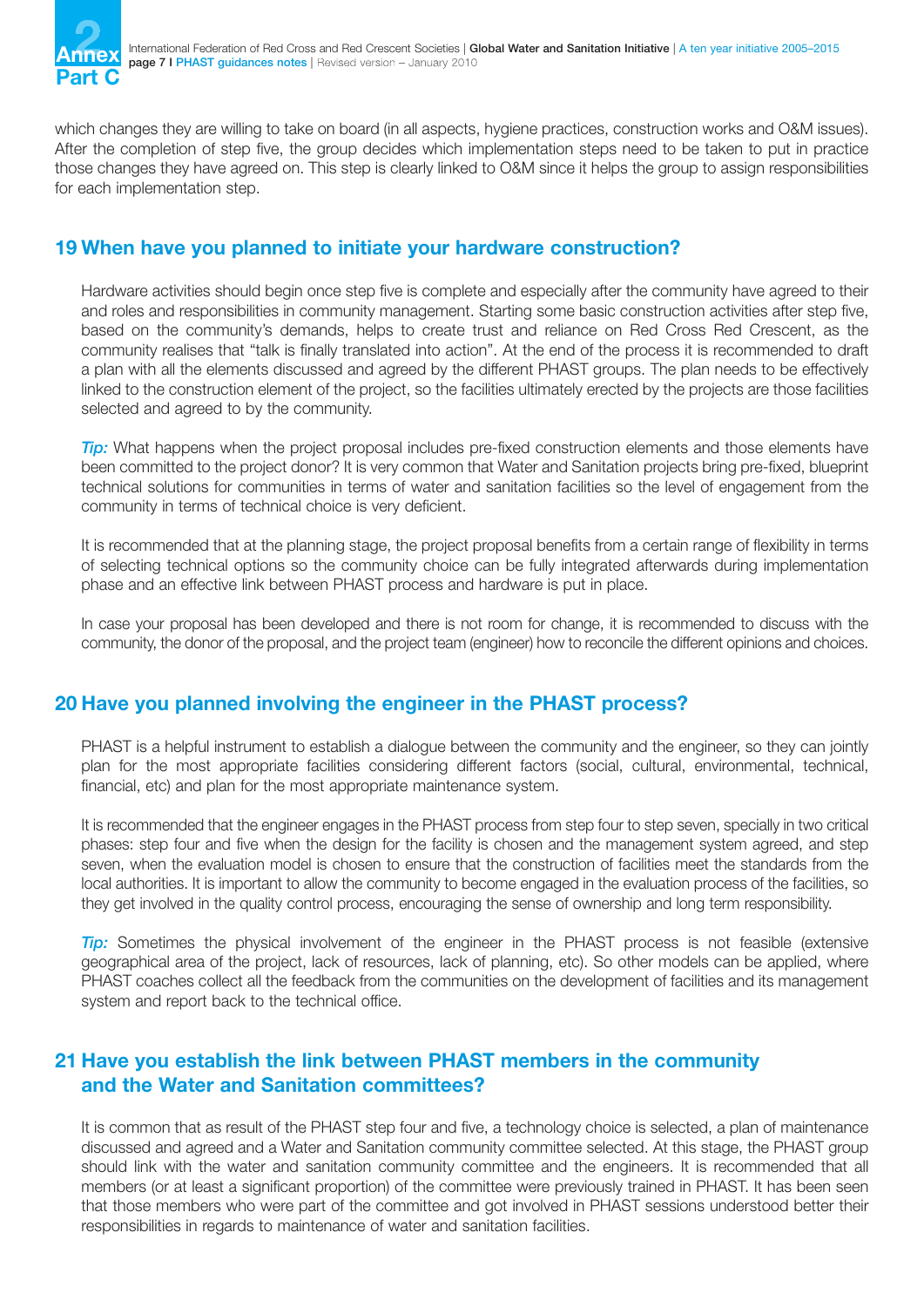

*Tip:* There is a risk of overlapping and duplication between the roles of the PHAST groups and Water and Sanitation committees. Where present in communities, these groups should link up to avoid this. Integrating PHAST groups in the already existing community water and sanitation committees has been seen as a valuable resource developed by the project.

## PHAST impact: monitoring and evaluation

## **Monitoring**

#### **22 Have you planned for a baseline and impact survey?**

The baseline study is the analysis and description of a situation prior to the programme against which assessments or comparisons can be made. The baseline study provides a benchmark for our programme objectives, focusing mainly on water, sanitation and recommended hygiene behaviour. The baseline provides the framework for monitoring and evaluation, with a follow-up study, (typically mid-way through the operation), to facilitate final analysis and overall impact of the programme.

*Tip:* Baseline data is always required and should be followed by an impact study, which should use the same methodology and study the same samples or sites to generate comparative data. A baseline survey should ideally be conducted before implementation of PHAST activities at community level.

*Additional tip:* The PHAST baseline survey questionnaire does not have to be used uniformly by all Red Cross Red Crescent National Societies. It can be used as a template and adapted accordingly. Here are some suggestions for using this questionnaire:

- The questionnaire is aimed at mothers and female caretakers.
- Each questionnaire should take approximately  $30 40$  minutes to complete.
- The questionnaire will be completed by a volunteer. It is often better for volunteers to work in pairs, especially if they are women.
- The questionnaire will be analysed at Red Cross Red Crescent branch and or headquarters level.
- It should take at least two days to train a volunteer to complete the questionnaire.
- Where possible, volunteers who undertake to complete the questionnaire will have undergone previous PHAST or CBHFA training.
- As it is rarely possible to include the entire target group in a survey, a limited number of respondents should be selected. This is known as the sample. The characteristics of the sample should be similar to the total population so it is as representative as possible. Different ways of obtaining a sample include: random sampling (picking names from a hat or at random from a list; interval sampling: (selecting persons from a list at regular intervals); or cluster sampling: (where groups of people, rather than individuals, are selected to comprise the sample).
- $\bullet$  The baseline survey should take no longer than  $1 2$  weeks to complete. One way to calculate the total time needed to conduct a baseline survey is to take a sample size of 100 households, for example, hence 100 questionnaires. If one person or a team of two, can complete six questionnaires in a day, it will, therefore, take one person 17 days to complete all 100 questionnaires, or two people 8.5 days. (Note: time should be allowed for travelling to the community, walking between houses and introductions).
- The baseline survey should not be followed up more than once a year.

#### **23 Have you included in your logical framework a set of indicators related to the PHAST process and its impact in the community?**

Together with the set of general indicators identified in the logical framework and used to measure progress of project objectives and results, the PHAST programme should also obtain its own set of indicators so one can easily quantify the level of success in implementing minimum standards for the PHAST component and its contribution to achieve the major goal in your project.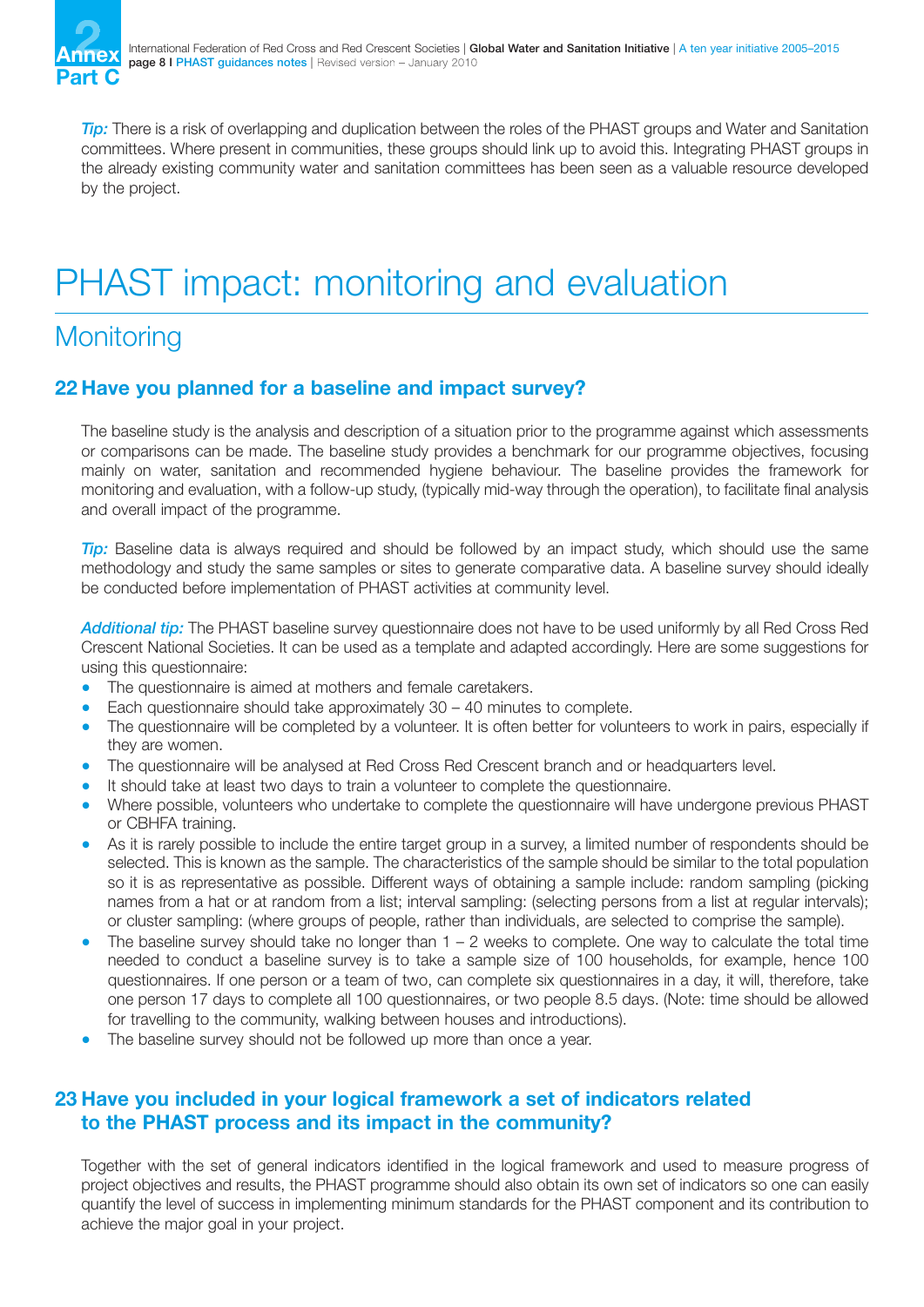If your overall project objective is contributing to reduce diarrhoeal diseases in the community, there are three indicators that have shown to have a proven impact on decreasing diarrhoeal diseases: 1) percentage of caretakers with appropriate handwashing behaviour, 2) percentage of household with access to a hygienic and improved sanitation facility, 3) percentage of household with access to an improved and sustainable water supply.

How does PHAST contribute to the achievement of reducing diarrhoeal diseases in the community? PHAST contribute to this major goal through 1) demonstrating the relationship between sanitation and health status and transferring knowledge to household members on the health benefits of adhering to safe sanitation and hygiene practices and 2) empowering the community to plan environmental improvements and to own and operate water and sanitation facilities.

*Tip:* Indicators related to knowledge transfer and community based planning need to be reflected in the logical framework and linked to PHAST activities, examples are:

- Percentage of respondents in baseline HH interviews can identify at least three ways of transmission for diarrhoea.
- At the end of the PHAST cycle, the community has drafted a plan for environmental improvements and this has been integrated effectively in the project construction activities.
- At least 50 per cent of the members of the community Water and Sanitation committee has been involved in PHAST activities.
- At the end of the PHAST cycle, the community has drafted a plan for O&M and the Water and Sanitation committee has acknowledged this plan.

#### **24 Have you allocated enough resources (field visits, monitoring forms, volunteers training, etc) for PHAST monitoring activities?**

It is recommended to include in the project proposal specific activities in relation to the establishment of a PHAST monitoring system so resources are soundly allocated from the beginning of the project. A good practice would be to conduct a workshop aiming at producing a monitoring plan (who does what, when and how in terms of monitoring?). Specific outcomes from this workshop should be the revision, refining or adaptation of indicators and specific monitoring tools (questionnaires, quarterly forms, etc) to the project context.

*Tip:* Coaches should also be able to produce regular reports on the progress of the PHAST groups for the branch. When they have completed the PHAST training, they may have a role in overseeing the collection of baseline data and help with its analysis. Where group members need to write regular monitoring reports, coaches may well be able to help them with this.

## Evaluation

#### **25 Relevance: Are the PHAST activities consistent with the overall goal of your project?**

PHAST methodology has been originally designed as a tool for helping communities to prevent and reduce diarrhoeal diseases, therefore activities and tools have been conceived to help villagers to understand the oral-faecal route, link their episodes of diarrhoea to their lack of sanitation facilities and unsafe hygiene practices and consequently place effective barriers in order to avoid further transmission.

*Tip:* Does this mean that PHAST can only be used for those projects whose objectives are related to the prevention, containment or reduction of diarrhoeal diseases? The answer is no. PHAST has been proven to be a flexible method or recipient that may be filled with different topics or contents. For example: If the objective of your project is preventing or reducing the incidence of malaria in a certain community, you can also apply PHAST by adjusting activities and tools to malaria transmission routes and prevention measures.